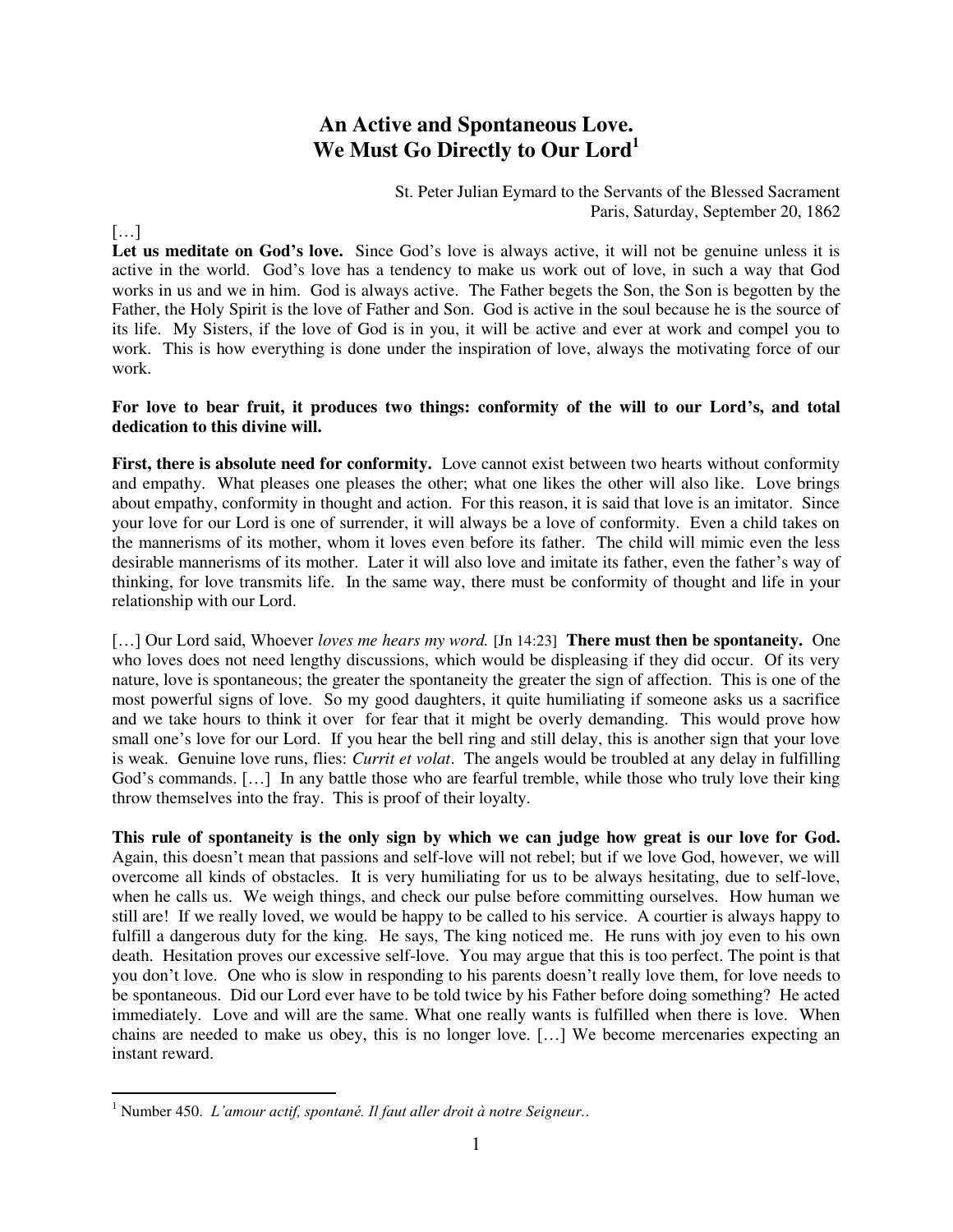The *Imitation* asks, When will we do for our Lord what we do for the world? Isn't he worth it? Why not do for our Lord what we do for ourselves? This is spontaneity? We rush to what pleases us and reject what we dislike. God created human beings with feelings of sympathy or antipathy. If we need to reason out everything, we couldn't survive. While the fullness of love works instinctively by feelings, weaker love measures things. That's why there are so many faults; our love is half-hearted.

I beg you, my Sisters, let love reign in your hearts. Be perfect, but with the perfection of spontaneity, not out of fear, laziness, or anything else, put all that aside. Spontaneity will produce the Eucharistic life in you, our Lord needs to do this himself. If we die to ourselves, our Lord will live in us almost imperceptibly. Since love is our rule and our life, it will be active in us by its very spontaneity. If our mind asks for obedience and our heart sees only God, love will become our primary motivation, our rule of life. One might say that obedience would no longer be needed, for love would respond immediately to God without going through the virtues. Love will compel you to practice all the virtues. This is why spontaneity is needed to transform you directly into our Lord, not [passing through] the acts of virtue. Love proceeds quickly, like a blazing fire, and never looks back.

Once established, love has no so-called conditions, but works perfectly. When it works, love does not have degrees, it wants the soul in its entirety. However, it captures the soul seemingly through degrees of devotion, even if it already possesses the soul. Love must always be active, and cannot act without possessing. Your part is to grow and become purer. This is the first effect of love.

I would not say these things to another religious community, as they would not understand. This is not their particular grace. I would urge them to show their love for the Good Lord by obedience and sacrifice. (Obedience is the sacrifice and this sacrifice is virtue.) I don't speak that way to you, because the expression, obedient in love, may lead to a feeling that can become an obstacle or a way out for those who are ignorant of love. Passing through obedience in keeping the rule implies passing through a person and a regulation. This way is longer. There may be temptations and obstacles. Obedience may be directed only to the human person, the human voice, one chosen by our Lord to speak in his name, and go no further.

How would you respond if someone told you that light comes from a cloud? Surely you would think this is silly, for obviously the cloud does not give off light. The sun hides behind it, and the cloud is something of an obstacle because it clearly softens the sunlight. Anyone that our Lord uses as a means or an instrument is like the cloud of obedience. This cloud does not possess any light or heat in itself but rather obscures the sunlight that is too bright for our eyes. If our Lord were to speak to us directly we might die. It would be silly for you to go no further than the cloud, a mere mass of gases. You would be a fool to go no further than the person, the created instrument, rather than to **proceed directly to our Lord who is everything**. Does anyone thank the sun for the light and heat that it gives off? No one, of course.

Now you understand why I don't address you as I would other congregations. Such an approach might be an obstacle or a temptation for you, as you might not penetrate beyond the outer sense of the words. It would be silly for you to obey merely for human reasons. Our Lord grants some authority to some of us merely as doorkeepers and watchmen, so that all will be legally correct because we are his ministers. What would you think of someone offering praise to a mailman? The mailman would say, I merely carry the letters but have no idea of their contents. Many persons look no further than the clouds and work only for this cloud. After their death the Good Lord will tell them, I was behind the cloud. This is why I dread human instruments. Many persons who were devout in the world broke their hearts for a superior. It would have been better for them to continue taking care of their sheep. So I tell you, aspire to greatness.